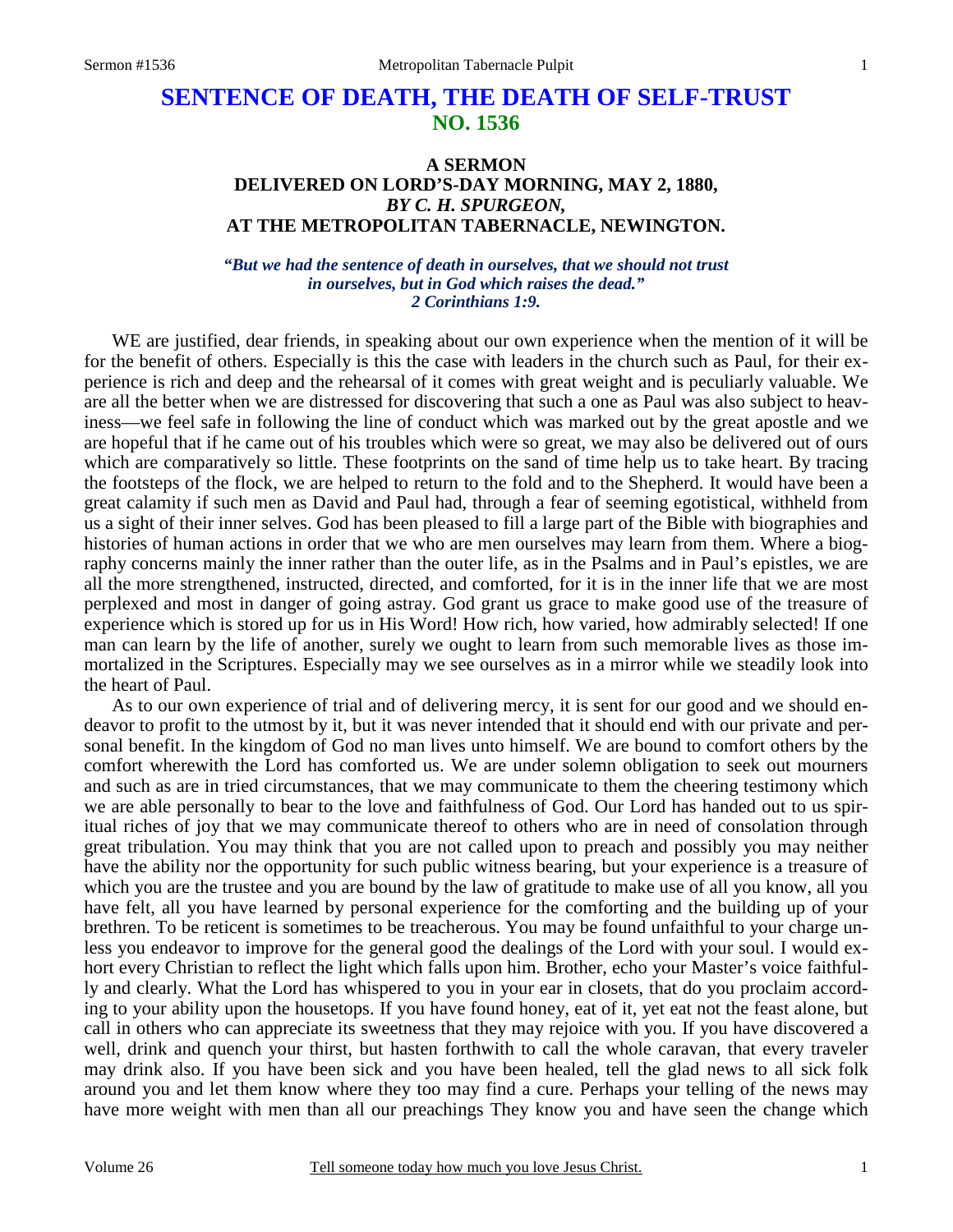grace has worked in you and you will by your own experience give them proof and evidence which they cannot deny. May the Holy Spirit help you in this thing.

Let this stand for the preface to our sermon and let us learn, once for all, that, as Paul used his experience for the comfort and edification of the churches, so is every believer called upon to use their experience for the benefit of his fellow Christians.

 The particular experience of which Paul speaks was a certain trial, or probably series of trials, which he endured in Asia. You know how he was stoned at Lystra and how he was followed by his malicious countrymen from town to town wherever he went, that they might excite the mob against him. You recollect the uproar at Ephesus and the constant danger to which Paul was exposed from perils of all kinds, but it must not be forgotten that he appears to have been suffering at the same time grievous sickness of body and that the whole together caused very deep depression of mind. His tribulations abounded, without were fightings and within were fears. I call to your notice the strong expressions which he uses in the eighth verse, "We were pressed"—he says. The word is such as you would use if you were speaking of a cart loaded with sheaves till it could not bear up under the weight. It is overloaded and threatens to break down and fall by the way. Or the word might be used if you spoke of a man who was weighted with too great a burden, under which he was ready to fall. Or, perhaps, better still, if you were speaking of a ship which had taken too much cargo and sank nearly to the water's edge, looking as if it must sink altogether through excessive pressure. Paul says that this was his condition of mind when he was in Asia, "We were pressed." To strengthen the language he adds, "out of measure." He was pressed out of measure. He could convey no idea of the degree of pressure put upon him—it seemed to be beyond the measure of his strength. All trials, we are taught in Scripture, are sent to us in measure and so were Paul's, but for the time being he himself could see no limit to them and he seemed to be quite crushed. Paul could not tell how much he was tried. He could not calculate the pressure. It was more severe than he could estimate. So great, so heavy was the burden upon his mind, that he gave up calculating its weight. Then he adds another word, "above strength," because a man may be pressed out of measure and yet he may have such remarkable strength that he may bear up under all. The posts and bars and gates of Gaza must have pressed Samson and they must have pressed him out of measure, but still not beyond his strength, because gigantic force was given to those mighty limbs of his so that he carried readily what would have crushed another man. Paul says that the pressure put upon him was beyond his strength, He was quite unable to cope with it and his spirits so failed him that he adds, "insomuch that we despaired even of life." He gave himself up for a dead man, for no way of escape was visible to him. Into whatsoever town he entered he was followed by the Jews. The fickle mob soon turned against him; even the converts were not always faithful. He had been stoned and beaten with rods, and men had sworn to take his life. Perils of robbers beset him in lonely places, while tumult and assault befell him in the cities. Meanwhile, the thorn in his flesh worried him, afflictions and cares of all kinds weighed upon him and altogether his mind was bowed down under the pressure which had come upon him. What a deep bass there is in this note, "We were pressed out of measure, above strength, insomuch that we despaired even of life"! May we be spared so grievous a condition, or if that cannot be, may we be profited by it.

 We shall, in the sermon of this morning, as the Holy Spirit, the Comforter, may help us, endeavor to show the reason for such affliction and the good effect of it. First, I shall direct your attention to *the disease* mentioned in the text as one to be prevented by the sentence of death, "that we should not trust in ourselves." Secondly, we shall dwell for a little upon *the treatment,* "we had the sentence of death in ourselves." And thirdly, we will observe *the cure,* "we should not trust in ourselves, but in God which raises the dead."

**I.** The first point is THE DISEASE—the tendency to trust in ourselves.

 And we remark upon it, first, that this is *a disease to which all men are liable, for even Paul was in danger of it.* I do not say that Paul did trust in himself, but that he might have done so and would have done so, if it had not been for the Lord's prudent dealings with him both in the matter of this great trial in Asia and in the incident of the thorn in the flesh. Where a sharp preventive is used, it is clear that a strong liability exists. My brethren, I should have thought that Paul was the last man to be in danger of trusting in himself, so singularly converted, so remarkably clear in his views of the gospel; indeed, so thorough in his faith, so intense in his zeal, so eminent in his humility was Paul that all could see that his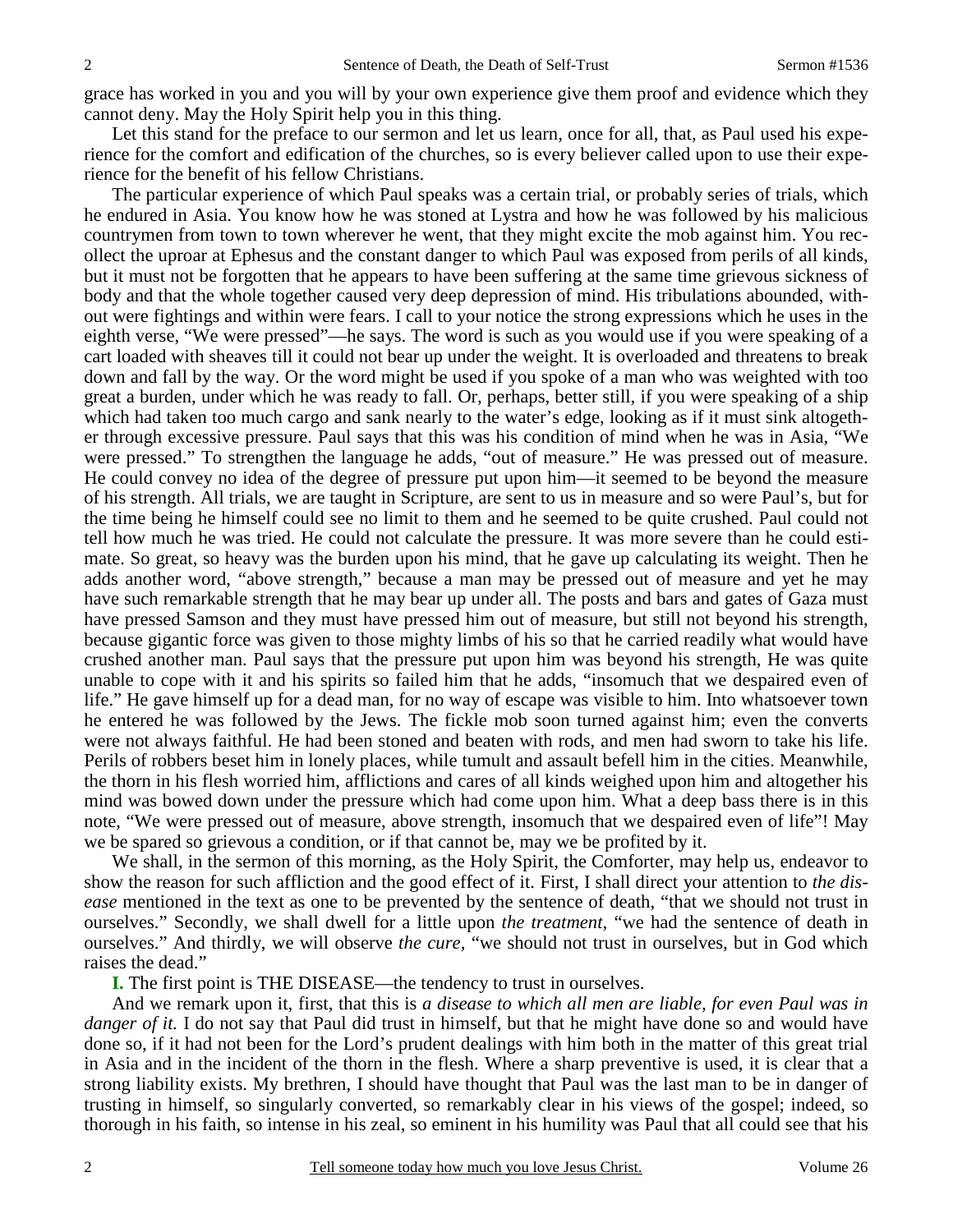reliance was upon grace alone. No writer that ever lived has set in so clear a light the fact that all things are of God and that we must walk by faith and depend alone upon God if we would find salvation and eternal life. And yet you see, my brethren, it was possible that the great teacher of grace should have trusted in himself. He was a man in whose life we see no sort of self-confidence. I cannot recall anything that he did or said which looks like vanity or pride. He exhibits deep humility of spirit and great faith in God, but he evidently has no confidence in himself—such confidence he was always disclaiming. He looks upon his own works and his own righteousness as dross and dung that he may win Christ; and when he does speak of himself, it is generally with special self-denials, "I, yet not I, but the grace of God which was with me." "By the grace of God," says he, "I am what I am." It is plain then that no clearness of knowledge, no purity of intent, and no depth of experience can altogether kill in our corrupt nature the propensity to self-reliance. We are so foolish that we readily yield to the witchery which would cause us to trust in ourselves. This wide-spread folly has no respect for knowledge, age, or experience, but even feeds upon them. I have heard men say several times and I have been ashamed as I have heard the boast, "I am sure there is no likelihood that I should ever trust in myself. I know better." Brother, you are trusting in yourself when you say so. The subtle poison is in your veins even now. You do not know what folly you can commit. You are such a fool that even while you say, "I know my folly," you are probably even then betraying your self-conceit. What do we know? We know not of what spirit we are of. We are capable of almost everything that the devil is capable of. Yes, and if the grace of God should leave us, though we had been exalted to stand like Paul and say, "I am not a whit behind the very chief of the apostles," yet should we fall, like Lucifer, and perish with pride. The silliest of the vices may overcome the wisest of saints. Trust in self is one of the most foolish of sins, though the commonness of it hides its contemptible character. When we say, "I am surprised that I should have acted so unwisely," we betray our secret pride and confess that we thought ourselves wonderfully wise. If, my brother, you knew yourself, you would not be surprised at anything that you might do. If you had a proper estimate of yourself, it would rather cause you surprise that you were ever right than that you were sadly wrong, for such is the natural weakness, folly, and vanity of our deceitful hearts that when we err, even in the most foolish way, it may be said of us that we are only acting out our own selves and we would do the same again, if not worse, were we left by the Spirit of God.

 Notice, secondly, that *trusting in self is evil in all men, since it was evil in an apostle*. Paul speaks of it as a fault, which God in mercy prevented, "that we should not trust in ourselves." Why, beloved, if you or I were to trust in ourselves, we should be fit objects for ridicule and derision, for what is there in us that we can trust to? But as for Paul, in labors more abundant, in stripes above measure, laying himself out for the church of God with heroic zeal and wearing himself out with self-denials, at first sight it seems that there was something in him whereof he might glory. He walked with God and was like his Master and Lord. He was a humble but admirable imitation of the Lord Jesus and the mind that was in Christ was also in him. He was a noble man; take him for all in all we know not where to find his like. He was one of the most beautiful, well-balanced, forceful, and influential of human characters and yet it would have been a most injurious thing to him to have trusted in himself in any degree. He was singularly judicious, far-seeing, and prudent, and yet he might not rely on himself. If this is so: if his revelations from God, if his deep experience, if his intense consecration, if his remarkable wisdom, if his splendid education, if his logical mind, and fervent spirit—if all these combined could not warrant his trusting in himself, what folly would be ours if we became self-sufficient? If a lion's strength is insufficient, what can the dogs do? If the oak trembles, how can the brambles boast? If such poor things as we are dare to be self-confident, we deserve to smart for it. May God keep us from this evil in all its disguises, whether it beguiles us in the form of boastfulness of our own righteousness, or flatters us into reliance upon our own judgment; for in any shape it is a sin against God and a mischief to ourselves. May the God of all grace destroy it, root and branch.

 We see, dear friends, in the next place, that *it must be highly injurious to trust in ourselves, since*  God Himself interposed to prevent His dear servant from falling into it. The Lord warded off the evil by sending Paul a great trouble when he was in Asia, thus does our all-wise and almighty God arrange providence to prevent His servants from falling into self-trust. Depend upon it, He is doing the same for us since we have even a greater need. He is arranging all our ways and steps that we may not wander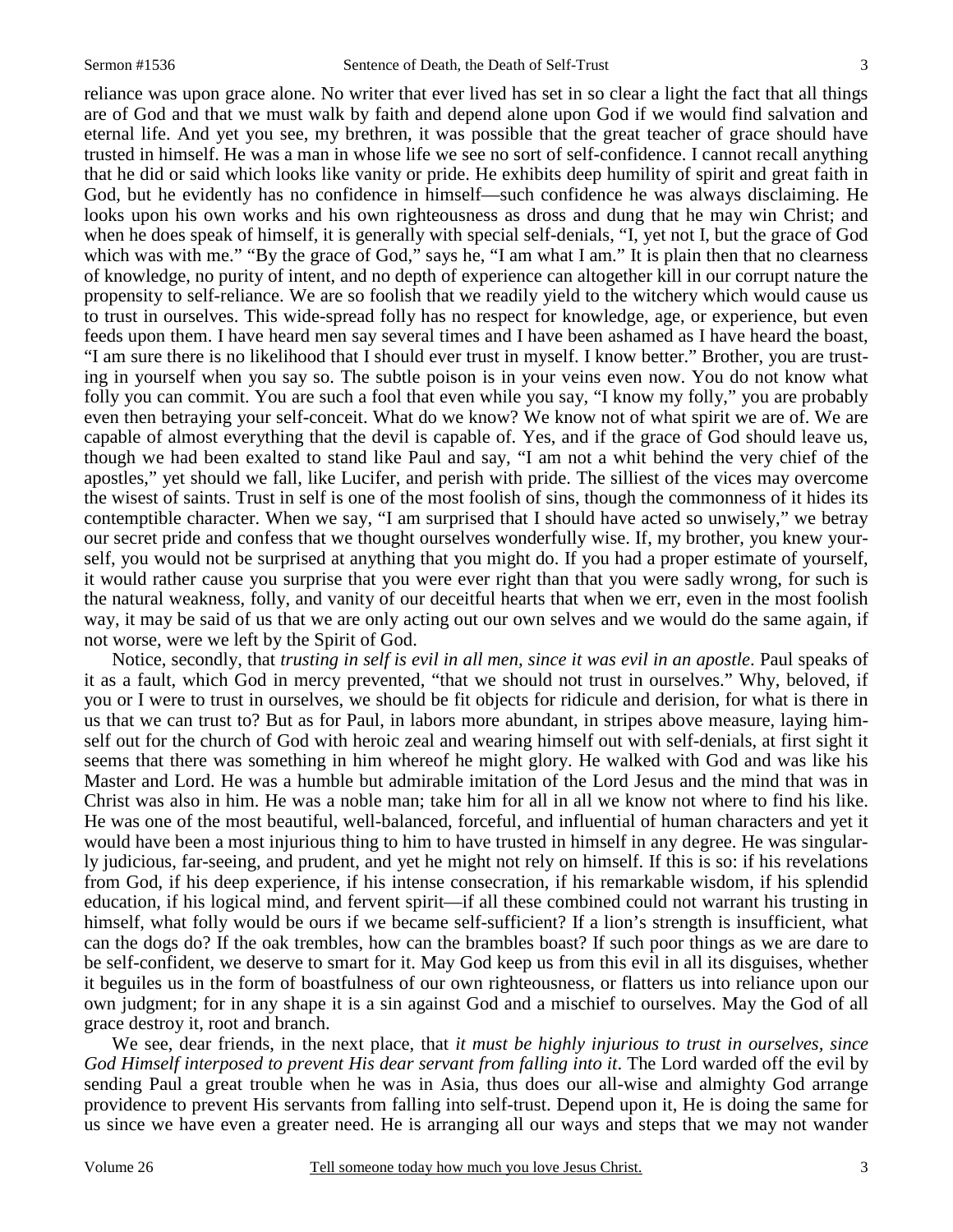into self-conceit. Perhaps our heavenly Father is at this present time afflicting some of you, denying you your heart's desire, or taking from you the delight of your eyes, placing you in circumstances where you are puzzled and bewildered and do not know what to do at all, and all for this reason, that you may become sick of yourself and fond of Christ; that you may know your own folly and may trust yourself with purpose of heart to the divine wisdom, for, rest assured, nothing can happen to you that is much worse than to trust yourselves. A man may escape from poverty, but if he falls into self-confidence he has of two evils fallen into the worse. A man may escape from great blunders and yet if he grows proud because he was so prudent, it may happen that his conceit of his own wisdom may be a worse evil than the mistake which he might have made. Anything is better than vain-glory and self-esteem. Self-trust before God is a monster evil which the Lord will not endure. Indeed, He so abhors it that He has pronounced a curse upon it, "Cursed is the man that trusts in man and makes flesh his arm." That dread word of warning emphatically applies to those who trust in themselves.

Let me, then, think most solemnly of the fact that if I am relying upon myself for acceptance with God, or for power to serve Him, I am cursed. I am so and I must be so, because trusting in myself means idolatry and idolatry is a cursed thing. The self-truster puts himself into God's place, for God alone is to be relied upon. "Trust in *Him* at all times, you people. Pour out your heart before *Him."* Trusting in yourself, you lift yourself into the throne where God alone may sit and so you become a traitor. To trust yourself is the result of a gross falsehood and it also imputes falsehood to the God of truth, for you do, as it were, deny that God can be believed and you assert that you can be trusted, whereas the Lord declares that no man is the proper object of trust. "He that trusts in his own heart," says He, "is a fool." But you will not have it so and therefore you give God the lie.

 To trust in one's self is a piece of impertinent pride, insulting to the majesty of heaven. It is a preference of ourselves to God, so that we take our own opinion in preference to His revelation. We follow our own whim in preference to His providential direction. We, as it were, become gods to ourselves and act as if we knew better than God. It is, therefore, a very high crime and misdemeanor against the majesty of heaven that we should trust in ourselves, and in whomsoever this evil exists, it makes a man intolerable to God.

 Yet, brethren, this fourth remark must be made, that *this evil is very hard to cure,* for it seems that to prevent it in Paul it was necessary for the Great Physician to go the length of making him feel the sentence of death in himself; nothing short of this could cure the tendency. On another occasion it is written, "Lest I should be exalted above measure, there was given to me a thorn in the flesh, the messenger of Satan to buffet me." In the case mentioned in our text, the buffeting of Satan does not seem to have sufficed and God in His providence and love, saw it necessary to cause the sentence of death to ring out its knell in the apostle's heart. A sentence of death! Can you conceive the feeling of a man who has just seen the judge put on the black cap and pronounce the sentence of death? The condemned cell, the iron bars, the prison fare, the grim guards, these are nothing, but sentence of death—sentence of death! This is terrible. Paul must feel that woe. A sharp knife was necessary to cut out the cancer of self-trust even from such a one as Paul. This bitter potion, bitter as gall, he must drink even to the dregs. The sentence must not only be in his ear, but be in his very self. "We had the sentence of death *in ourselves."* Nothing short of this could prevent his being polluted with self-trust, for if less suffering would have sufficed, the Lord would have spared him so dread a sorrow. As stones fall towards the earth, so do we gravitate towards self. If we are zealous, self-trust says, "What a zealous man you are. You can certainly carry everything before you." If we grow diffident, then this same pride whispers, "What a humble, modest person you are. You are not conceited or rash, you can well be trusted." If God grants us a little success in working for Him, we blow the trumpets that all men may be aware of it. Our Lord can scarcely send us on the commonest errand without danger of our becoming like Jack-in-office, too proud to be borne with. The Lord cannot allow us a little sweet communion with Christ but what we say, "Oh, what joy I have had. What delights at His table! What a precious season of private prayer! I am somebody." Yes, we are prone to sacrifice before this basest of idols—I say the basest of idols, for surely there is no idolatry so utterly degrading as the worship of one's self. Alas, we cannot get rid of the flavor of the Egyptian leeks and onions. Self clings to us as a foul odor not to be gotten out of our unclean flesh. Does the Lord teach us much of His Word? Then we grow proud of knowledge. Does the Lord help us to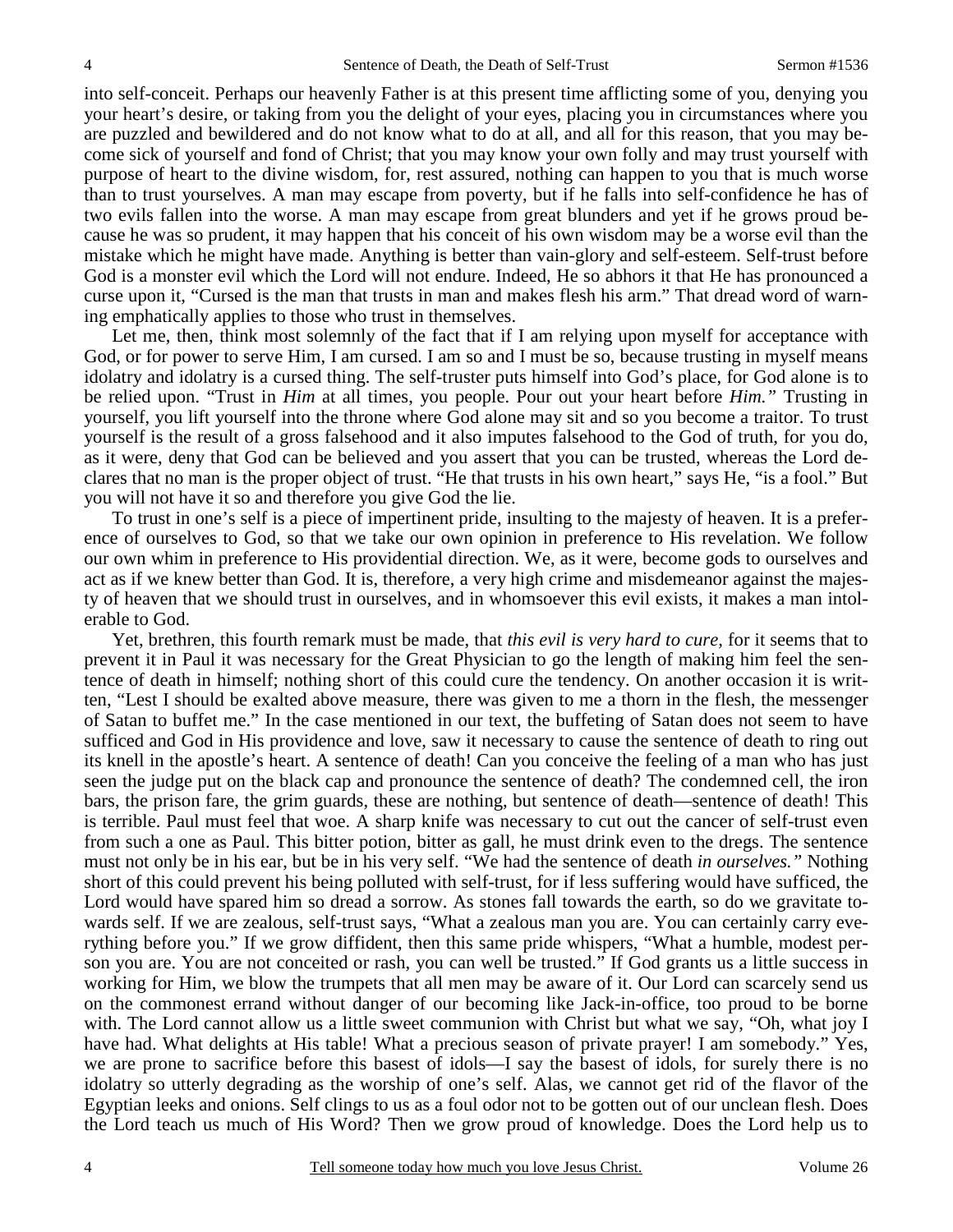comfort His people? Then we set up ourselves at once for something wonderful in the church. Does Christ reveal Himself to us as He does not to the world? Ah, then our heads are ready to smite the stars, we are so great. God save us from this subtle malady, this spiritual leprosy. I think I may add even if nothing else but the sentence of death in ourselves can stop us from trusting in ourselves, then let even this remedy be used.

 **II.** But now I invite you for a few minutes to look at THE TREATMENT ordained for the apostle's cure, "We had the sentence of death in ourselves," which means, first, that *he seemed to hear the verdict of death passed upon him by the conditions which surrounded him.* So continually hounded by his malicious countrymen, he felt certain that one day or other they would cause his destruction. He was so frequently subject to popular violence, he felt that his life was not worth a moment's purchase and therefore so sick in body and so depressed in spirit, he felt that he might at any moment expire. The original conveys the idea, not only of a verdict from without, but of an answer of assent from within. There was an echo in his consciousness, an inward dread, a sort of presentiment that he was soon to die. The world threatened him with death and he felt that one of these days the threat would be carried out and that very speedily. And yet it was not so. He survived all the designs of the foe. My brethren, we often feel a thousand deaths in fearing one. We die before we die and find ourselves alive to die again. Death seems certain and yet the bird escapes even out of the fowler's hand. Just when he was about to wring its neck it flew aloft. Hark, how it sings, far above his reach. "Unto God the Lord belong the issues from death." A witty saying puts it, "Let us never say die till we are dead," but then we shall most truly say we live for ever and ever. Let us postpone despair till the evil comes.

 Into a low state of spirit was Paul brought. Death appeared imminent and his eye of faith gazed into the eternities and this prevented his trusting in himself. The man who feels that he is about to die is no longer able to trust in himself. After this manner the remedy works our health. What earthly thing can help us when we are about to die? Paul needed not to say, "My riches will not help me," for he had no wealth. He had no need to say, "My lands and broad acres cannot comfort me now," for he had no foot of land to call his own. His whole estate lay in a few needles with which he made and mended tents. His trade implements and a manuscript book or two were all his possessions. He says, in effect, "Nothing on earth can help me now. My tongue, with which I preached, cannot plead with death, whose deaf ear no oratory can charm. My epistles and my power of writing cannot stand me in any stead, for no pen can arrest the death warrant. It is written and I must die. Friends cannot help me. Titus, Timothy, none of these can come to my aid. Neither Barnabas nor Silas can pass through the death stream with me. I must ford the torrent alone." He felt as every man must who is a true Christian and is about to die, that he must commit his spirit unto Christ and watch for His appearing. He determined whether he did die or live that he would spend and be spent for the Lord Jesus. Brethren, we do not yet know what dying is. The way to the other land is an untrodden path as yet. We read about heaven and so on, but we know very little of the way there. To the mind of one about to die, the unknown frequently causes a creeping sensation of fear and the heart is full of horror. Paul felt the chill of death coming over him and by this means his trust in himself was killed and he was driven to rely upon his God. If nothing else will cure us of self-confidence we may be content to have the rope about our neck, or to lay our neck upon the block, or to feel the death rattle in our throats. We may be satisfied to sink as in the deep waters if this would cure us of trusting in ourselves. Such was the case with Paul, when his gracious Master put forth His hand to turn Him aside from all glorying in the flesh.

 What was more, I think Paul means here that *the sentence of death which he heard outside worked within his soul a sense of entire helplessness.* He was striving to fight for the kingdom and gospel of Christ, but he saw that he must be baffled if he had nothing to rely upon but himself. He was hampered and hemmed in on every side by the opposing Jews who would not permit him to go about his work in peace. He despaired even of his life. He was not able to get at his work, for these persons were always about him, howling at him, uttering falsehoods against him, and hindering him. He became so worried and wearied that he was pressed and oppressed, immeasurably loaded and brought into such a state of mind that all inward comfort failed him and he was obliged to look above for succor. His faculties were cramped as with a mortal rigor, his reason argued against him, and his imagination rather created terrors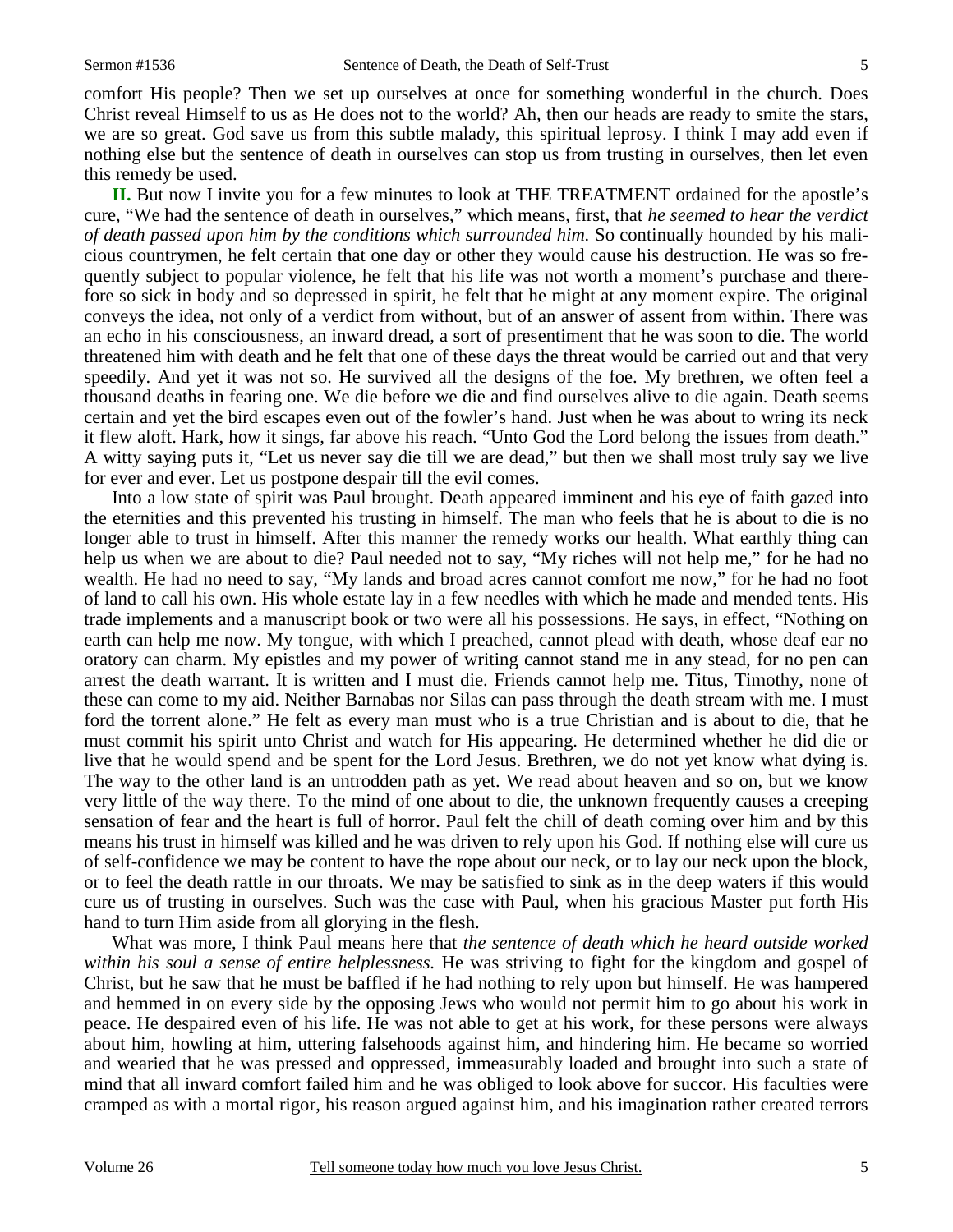than expectations. He knew the experience so poetically described by Kirke White in his hymn upon the star of Bethlehem—

# *"Deep horror, then, my vitals froze, Death struck, I ceased the tide to stem."*

And he also knew the joy of the other two lines of the verse**—** 

## *"When suddenly a star arose,*

#### *It was the star of Bethlehem."*

Paul's mind was so struck with death within himself that he could not stem the torrent and would have drifted to despair had he not given himself up into the hands of grace divine and proved the loving power of God.

 My brethren, you may never have experienced this and I do not wish that you may do so to the same extent as the apostle, for the Lord may not bring you into a condition of exaltation where you are so exposed to the peril of self-confidence and therefore it may not be necessary to make you feel to the same extent this sentence of death. But I am aware that some of God's people here know what it is to see death written upon everything within them and around them and these dare not trust in themselves. Ah, there are times with some of us when we appear to lose all power to think aright, when we set ourselves to a subject and our brain will not exercise itself upon it. When we wish to do right and cannot tell which of two courses is the proper one. At times we cannot make out our way; we kneel to pray and find that we cannot pray as we would like to do, the whole energy and force of our spirit seems to be shriveled up as though the desert heat had blown over the meadow of our soul and left every blade of grass and flower dead beneath its burning breath. Such things do happen to men and when they happen, this is God's severe but effectual treatment whereby He prevents their trusting in themselves. You have said, sometimes, of a very useful person, "God honors that man and I am afraid he will be proud." You might well tremble for him were it not that behind the door God whips the man and makes him loathe himself in dust and ashes. If the great Father favors any one of you with usefulness to any great extent or degree, depend upon it, He will favor you also with humiliations and spiritual conflicts, unless, indeed, you have so much grace that you do not need these correctives and this is not the case with many. Brethren, take the bitter with the sweet; all things work *together* for good, not one alone, neither the exaltation nor the depression, alone, but "All things work *together* for good to them that love God." The compound brings the benefit to us. As one drug in a compound medicine counteracts another and the whole result is health, so is it with the total sum of divers providences, it brings benefit to us and glory to God.

 I think I need not say any more about this remedy, except to notice that the Lord uses the same treatment in dealing with men who as yet are not saved. Why is it that one of the first works of grace on a man is to take away all his comfort and hope? I will soon tell you. Suppose that a poor man had fallen into such a state of mind that he could not bear the sun, but lived in perpetual candle light? He dreamed that no light could equal his poor tapers and he despised the sun—candles for him, he hated daylight. By the way, I am not wild in this supposition, for there are people who cannot worship God without candles, even in the daylight and yet they are not said to be insane. But to return to the imaginary case, our poor, weak-minded friend is prejudiced against the sun and we aim to bring him into brightness. How shall we proceed? I think we had better blow out his candles and leave him in the dark and then, perhaps, he will be willing to try the light of heaven. Then I would take him outdoors and let him see the sun and after he had once beheld its superior light, he would never be able to praise his poor candles again. The first thing is to blow his candles out and the first thing to bring a man to Christ, the divine light, is to put out his own feeble tapers of self-trust. I have heard of one who fell into the water and sank, and a strong swimmer standing on the shore did not at the same instant plunge in, though fully resolved to rescue him. The man went down the second time and then he who would rescue him was in the water swimming near him, but not too near, waiting very cautiously till his time came. He who was drowning was a strong, energetic man and the other was too prudent to expose himself to the risk of being dragged under by his struggles. He let the man go down for the third time and then he knew that his strength was quite exhausted and swimming to him, he grasped him and drew him to shore. If he had seized him at first, while the drowning man had strength, they would have gone down together. The first part of human salvation is the sentence of death upon all human power and merit. When all hope in self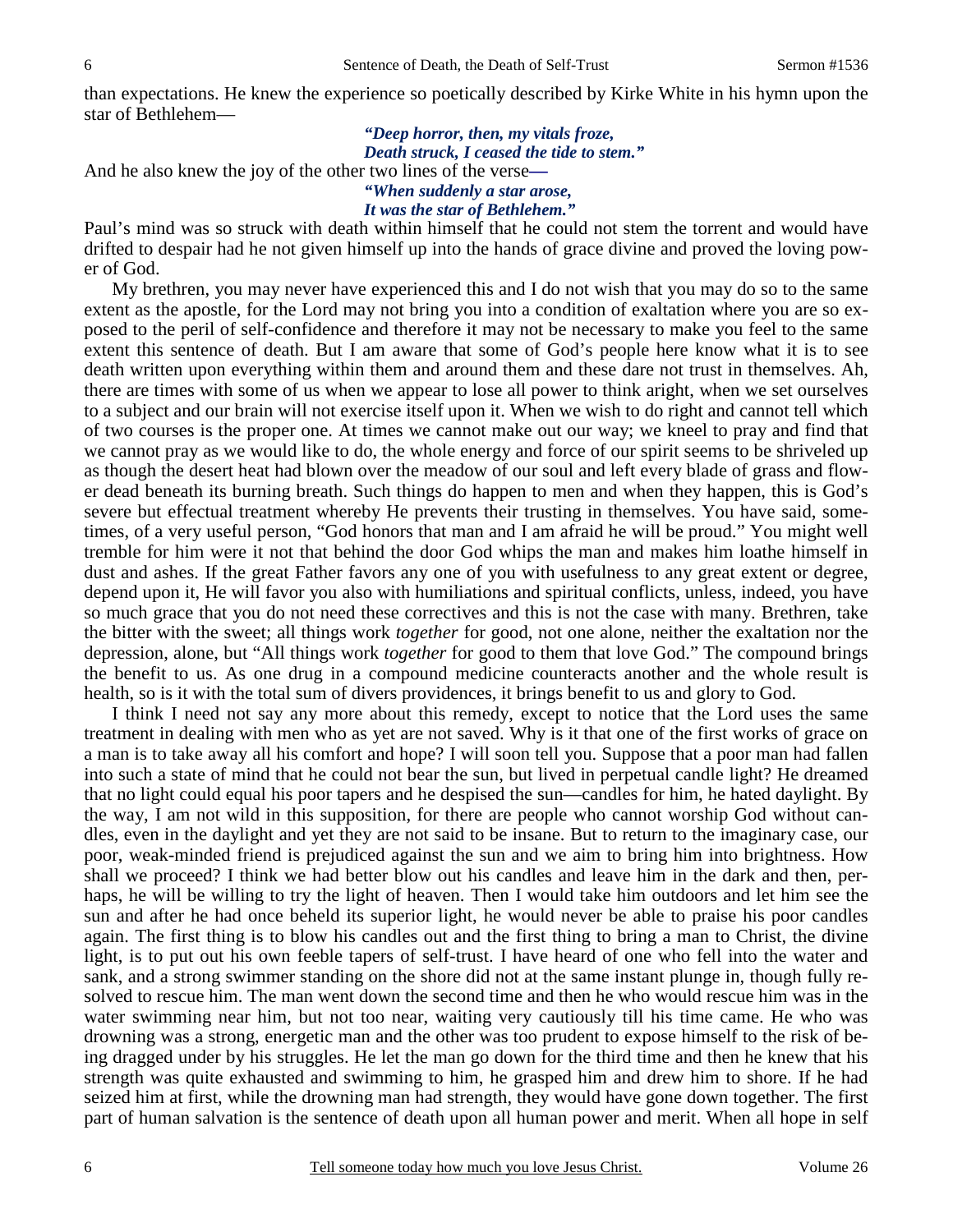is quite gone, Christ comes in and with His infinite grace rescues the soul from destruction. As long as you think you can swim, you will kick, and struggle, and drown, but when you see the futility of all your own efforts and perceive that you are without strength, you will leave yourselves with Jesus and be saved. The eternal power will come in when your power goes out. The sentence of death in yourselves will prevent your trusting in yourselves. Death recorded and death confessed to be a just penalty will expel all vain hope and grace will be welcomed, and the heart will believe with a true faith worked in it by the Spirit of God.

**III.** Thirdly, let us think of THE CURE. It was sharp medicine, but it worked well with Paul, for we find, first, that Paul's self-trust was prevented, any rising token of it was effectually removed. He says, "We had the sentence of death in ourselves, that we should not trust in ourselves." Under this influence he preached as though he never might preach again—a dying man to dying men. I have heard of brethren who do not expect to die. I do not wish to disturb their hope if it gives them comfort, but I know there is something very salutary in my own sense of the nearness of death. Christ may come, it is true, and this faith has the same effect as the expectation of going home to Him, but one way or the other, the sense of the insecurity of this mortal life is good for us. To bring death very near to the mind is a solemn, searching, sanctifying exercise. Our forefathers of centuries ago were known to have a death's head on the table where they read their Bibles. I do not recommend so sickening a device; we can have a memento of death in better form than that. Still, it is greatly wise to talk about our last hours, to be familiar with the grave, to walk among those little hillocks where our predecessors sleep, and to remember that all the world is like a sandy sea-beach, where after the tide has gone, innumerable little worm casts cover all the plain. Such a worm cast, I too shall leave behind me. This world is full of death's handiwork, a very morgue; no, better, name it a God's acre, a sleeping place where myriads lie waiting for the awakening trumpet. We, too, may expect to sleep with them and therefore we must not confide in ourselves. Are you a dying man and can you trust yourself? More frail than the moth, driven up and down like a withered leaf in the tempest, can you trust yourself? I hope a sense of death will work a cure of that tendency in us.

 When the sentence of death assumes the form of an experience of despair as to everything that is of our own selves, then it has thoroughly worked the cure. I have gone up and down in my own soul where once sweet things did sing and fair hopes bloomed and I have searched in every chamber to hear a note or find a flower, and I have found nothing but silence and death. I have gone abroad into the fields of my imagination where once I saw much that made my heart right glad and I have seen a valley of dry bones, where only death reigned. Everything which I formerly rejoiced in was touched by the paralyzing hand; all was dead within me, sentence was passed, and apparently executed upon my whole being. If a man does not trust God then, when will he? And if this does not take him off from self-confidence, what is to do it? This treatment never fails when the Holy Spirit uses it.

 Remember, this was only half the result in Paul's case, for he does not only say that by this sentence of death he was delivered from trusting in himself, but he was led to trust "in God which raises the dead." Now, my brethren, we have come out of the gloom of the sepulcher into the glory of the resurrection. "God which raises the dead" is our hope. The doctrine of the resurrection is essential to the Christian system and Paul takes it for granted. When he was delivered from trusting in himself because of the sentence of death, the first thing he did was to trust in the God and Father of His risen Lord.

 For first he argued thus—If I die, what does it matter? God can raise me from the dead. If they stone me, if they smite me with the sword, if they fling me headlong into the sea, I shall rise again. I know that my Redeemer lives and that I shall see Him when He appears.

 He inferred also that if God could raise him from the dead, He could preserve him from a violent death. He that could restore him, if he were dead and rotten in the tomb, could certainly keep him from dying till all his lifework was accomplished. This inference is unquestionably true—

*"Plagues and deaths around me fly, But till He bids I cannot die. Not a single shaft can hit Till the God of love thinks fit."*  Immortal is every believer till his work is done. Paul felt this and was comforted.